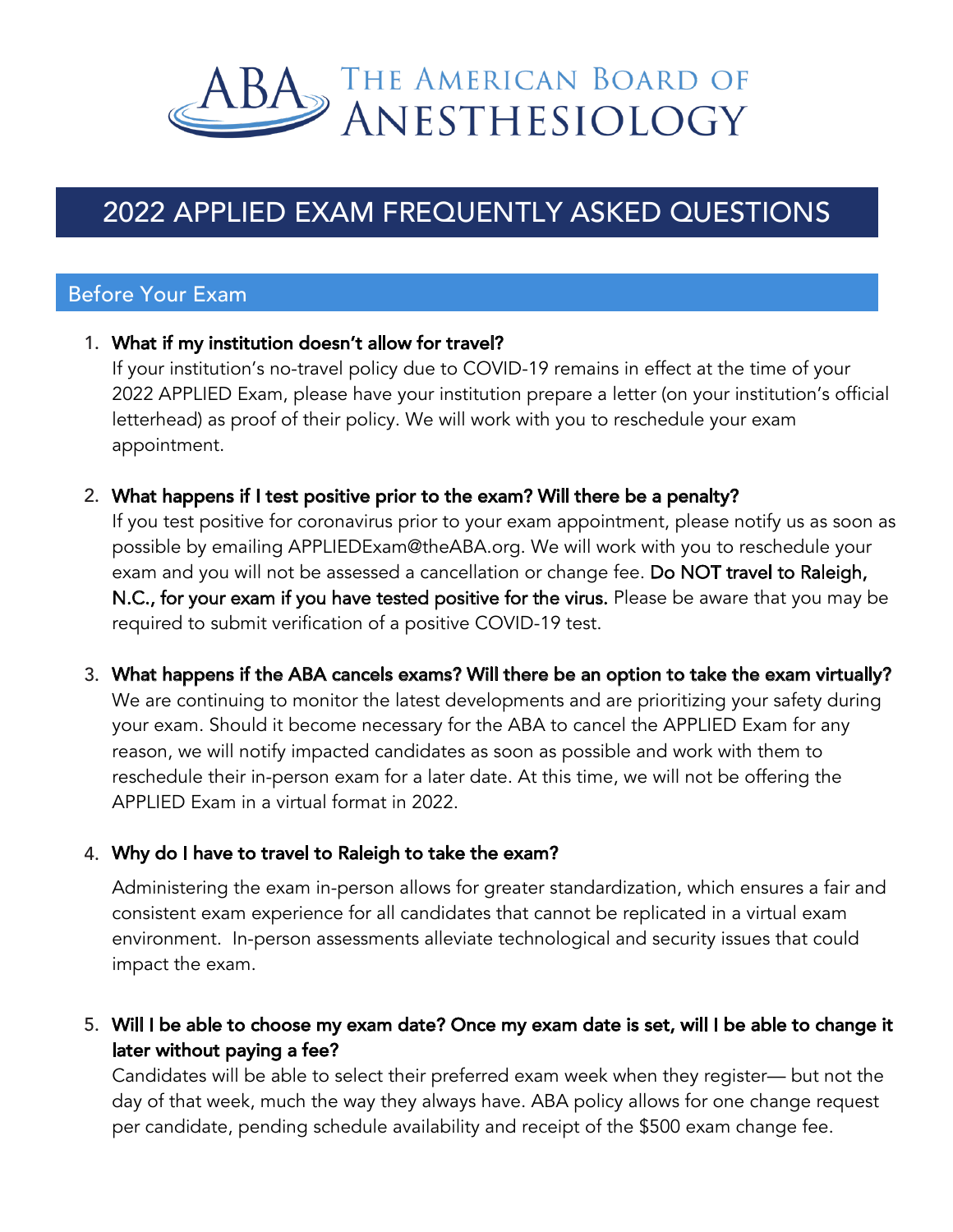## 6. Do I need to be vaccinated to travel to Raleigh to take the exam? 6.

Yes, we require all candidates, examiners and staff be fully vaccinated to enter our facilities. You must also wear a mask and may be required to follow other health, safety and infection control policies such as observing social distancing. The ABA will keep candidates informed of our COVID-19 protocols in the weeks before their exam.

## 7. How does The ABA define fully vaccinated? 7.

Our standards define a person as fully vaccinated after two weeks following the completion of a two-dose mRNA series (Pfizer or Moderna) or one dose of the Johnson and Johnson vaccine. If eligible and it has been greater than six months since you completed your vaccine series, we require you are boosted.

# AIME Center Safety and Operations

## 8. Will on-site exams run at full capacity?

Yes, the ABA will examine APPLIED Exam candidates at full capacity for 2022.

## ° What safety precautions will the ABA take to ensure the safety of staff, examiners and 9. candidates?

Our safety guidelines as of Dec. 2021 are as follows:

- Masks must be worn at all times in The AIME Center we unless eating or drinking.
- Only registered candidates, examiners, attendees or essential staff members are permitted entry into The AIME Center during exam weeks.. During exams and meetings, contact tracing procedures will be in place to track interactions if needed.

## 10. What happens if there is a confirmed case of COVID-19 at the testing center?

In the event of a confirmed COVID-19 case at The AIME Center, we will immediately notify everyone who came into contact with the individual. That evening, professional cleaning services would deep clean the AIME Center.

# ££° What if I do not feel comfortable traveling? Will I have the option to take the exam virtually? If 11. not, will I be penalized, and will this count against the duration status?

If you do not feel comfortable traveling in 2022, you may postpone your APPLIED Examination until a later year when you feel more comfortable traveling. The ABA will not administer any virtual exams. You have seven years from the year of your graduation from residency to take your exam. You will not be penalized for not taking your exam; however, you will have one less year of eligibility per the Duration of Candidate Status policy.

## 12. Will food or snacks be provided during my exam?

Food and beverages, including coffee, will not be provided during registration or at The AIME Center. You are welcome to bring refreshments for your personal use on the condition that they are obtained prior to the start of registration, at which time you will be unable to leave the room. We ask that you plan accordingly as refrigerators will not be available.